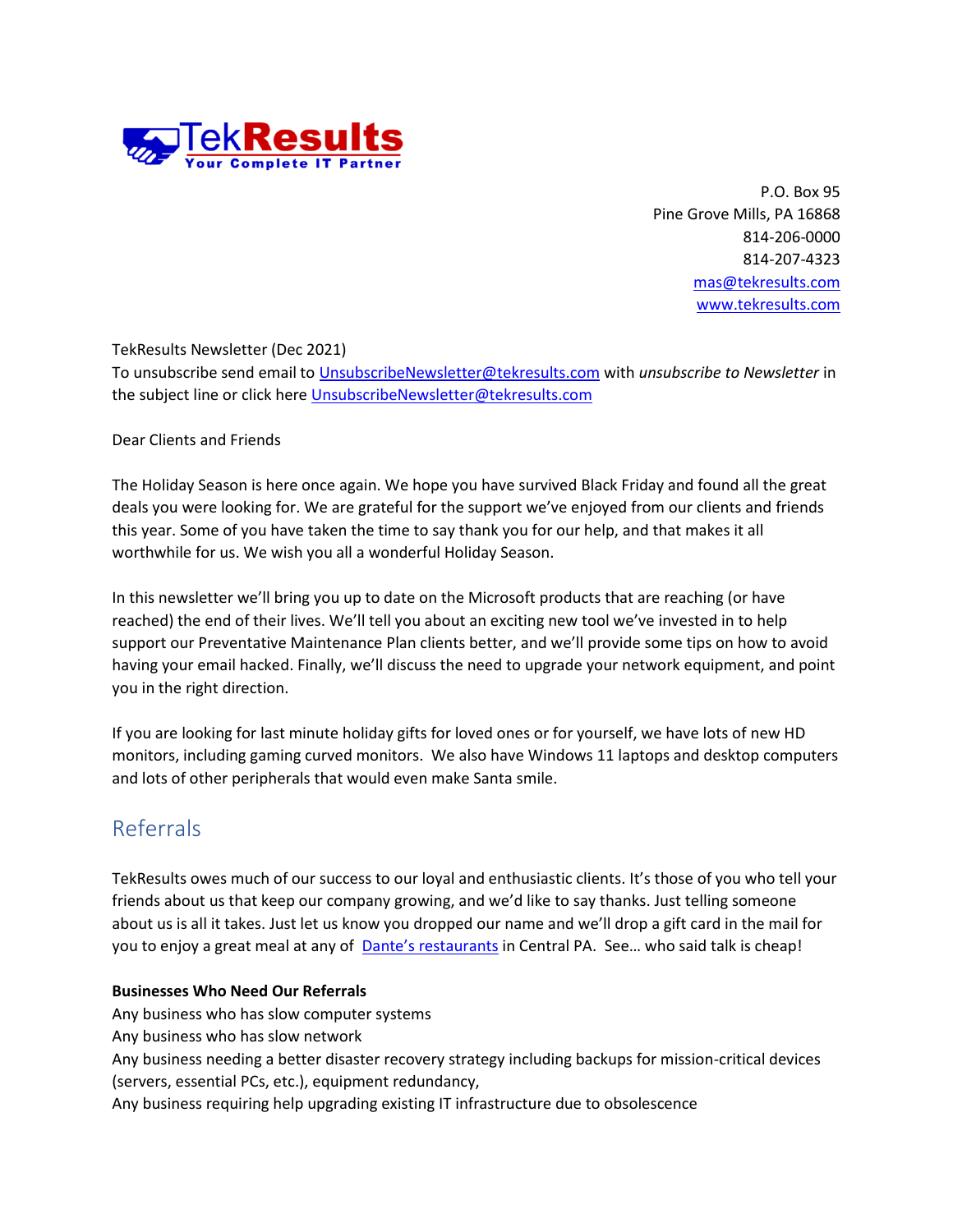Any business that needs better email services Any business that needs to migrate to a new software platform Any business that needs help with its industry vertical market software Any business that has employees and compliance questions Any business that needs help with employees working from home Any business that needs reliable IT service Any business that is purchasing another business and needs IT help Any business that is being sold or is being disolved Any business with human resource issues as they pertain to IT Any business that wants to save money and improve functionality by utilizing a VoIP Business phone systems Any business needing a better security infrastructure Any business needing remote desktop applications Any business needing help migrating to Microsoft 365 Any business that would benefit from monitoring of performance, security, etc. of their IT infrastructure Any business that would like an IT department that will visit and report on each device on a scheduled basis Any business that would like to read our newsletter or other mail tips and blasts

#### **Here's this month's newsletter!**

# How long will my Microsoft software be supported

We know it may seem like Microsoft is always announcing that one of their products is reaching the end of its supported life, but in reality, Microsoft products typically have a ten-year life cycle. The problem is there are so many Microsoft products that every year something reaches the end of its life.

With the release of Windows 11 in October this year, many users are concerned that their Windows 10 systems, released in 2015, are going to stop being supported by Microsoft. However, be of good cheer, Windows 10 is only six years into its ten-year life cycle and will be supported for another four years yet, until October 14, 2025.

# What Does Microsoft End of Support Mean?

This means that once a product reaches its 'Extended Support End Date' there will be no patches, security updates or support from Microsoft. If you're using any of these products and do nothing, it's almost certain that your risks around security and compliance will increase, which may also impact productivity. These risks will only grow over time, so it's vital you act sooner rather than later.

# Why Does Microsoft End Support for its Products?

In brief, so that they can focus their investment on supporting newer and better technologies and improved user-experiences. It also helps their bottom line.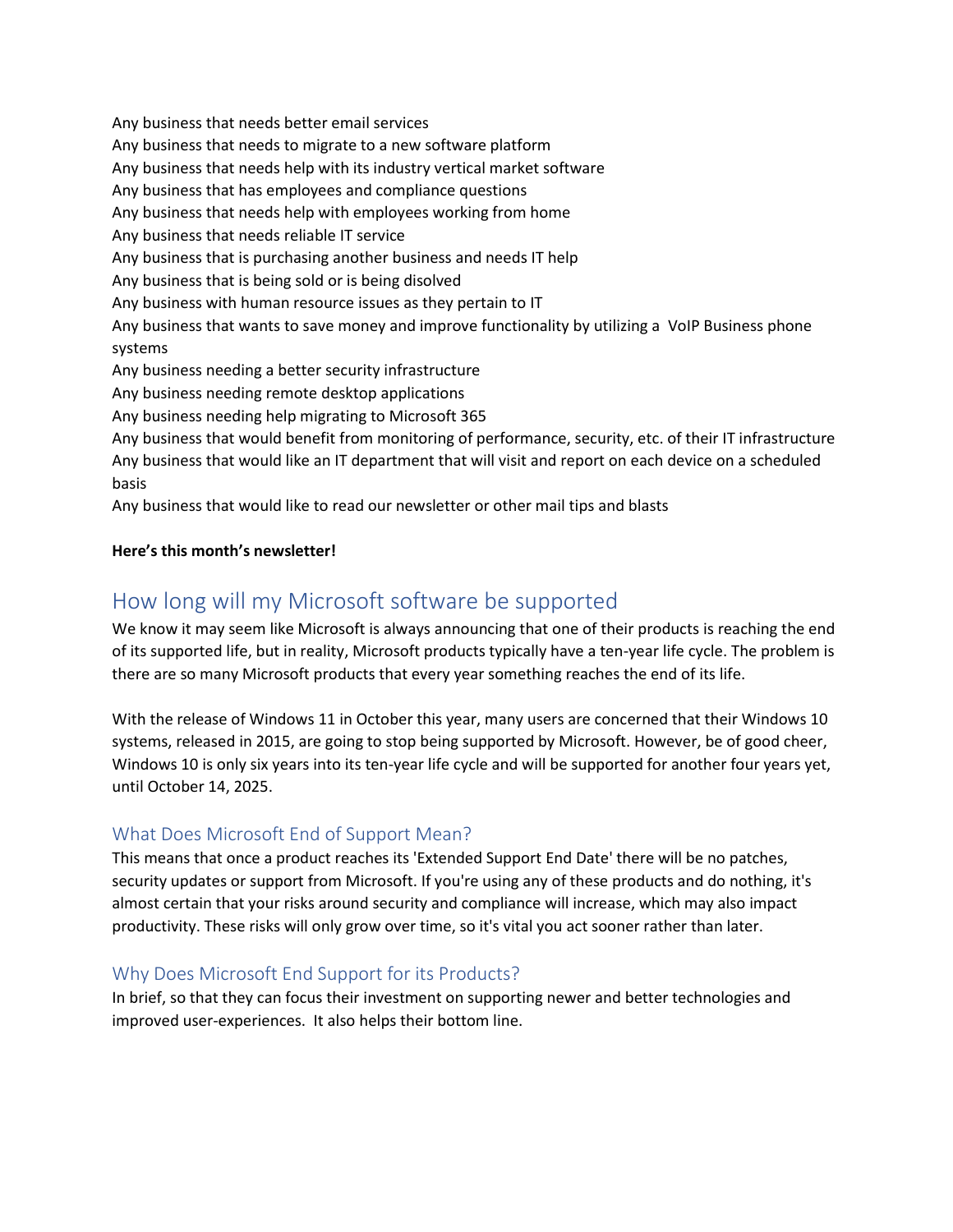Here's a list of some of the most common products and their end-of-life dates. You'll notice some of these have already passed their "use by" date. Clients using these products really need to either update (if possible) or replace these systems. You will find a complete list, by year, on Microsoft's website [here.](https://docs.microsoft.com/en-us/lifecycle/end-of-support/end-of-support-2021)

If you are a TekResults Preventative Maintenance Plan client, you already know we access all your systems every quarter and make suggestions for updates and replacements as needed.

| <b>Product</b>                  | <b>Date Support</b><br>Ends |
|---------------------------------|-----------------------------|
|                                 |                             |
| Windows 7                       | Jan-20                      |
| Server 2008 / 2008 R2           | Jan-20                      |
| Internet Explorer 10            | Jan-20                      |
| Share Point 2010                | $Oct-20$                    |
| Office 2010                     | Oct-20                      |
| Lync Server 2010                | Apr-21                      |
| <b>SharePoint Server 2010</b>   | Apr-21                      |
| Project Server 2010             | Apr-21                      |
| Windows 10, version 1809 & 1909 | $May-21$                    |
| Skype for Business Online       | Jul-21                      |
| <b>Internet Explorer</b>        | Jun-22                      |
| SQL Server 2012                 | Jul-22                      |

Note that the Windows 10 in this list is for versions 1809 & 1909. Hopefully, your version of Windows is not that old. If you have not disabled Windows update, and updates happen with regularity, you won't need to be concerned about this, but if you want to check which version of Windows 10 you are using, follow these steps.

- 1. Click **Start**
- 2. In the far-left panel of the **Start** menu, click **Settings**.
- 3. Open **System**.
- 4. Scroll to the bottom of the left panel and click **About**.
- 5. In the right panel, under **Windows specifications**, look for **Version**.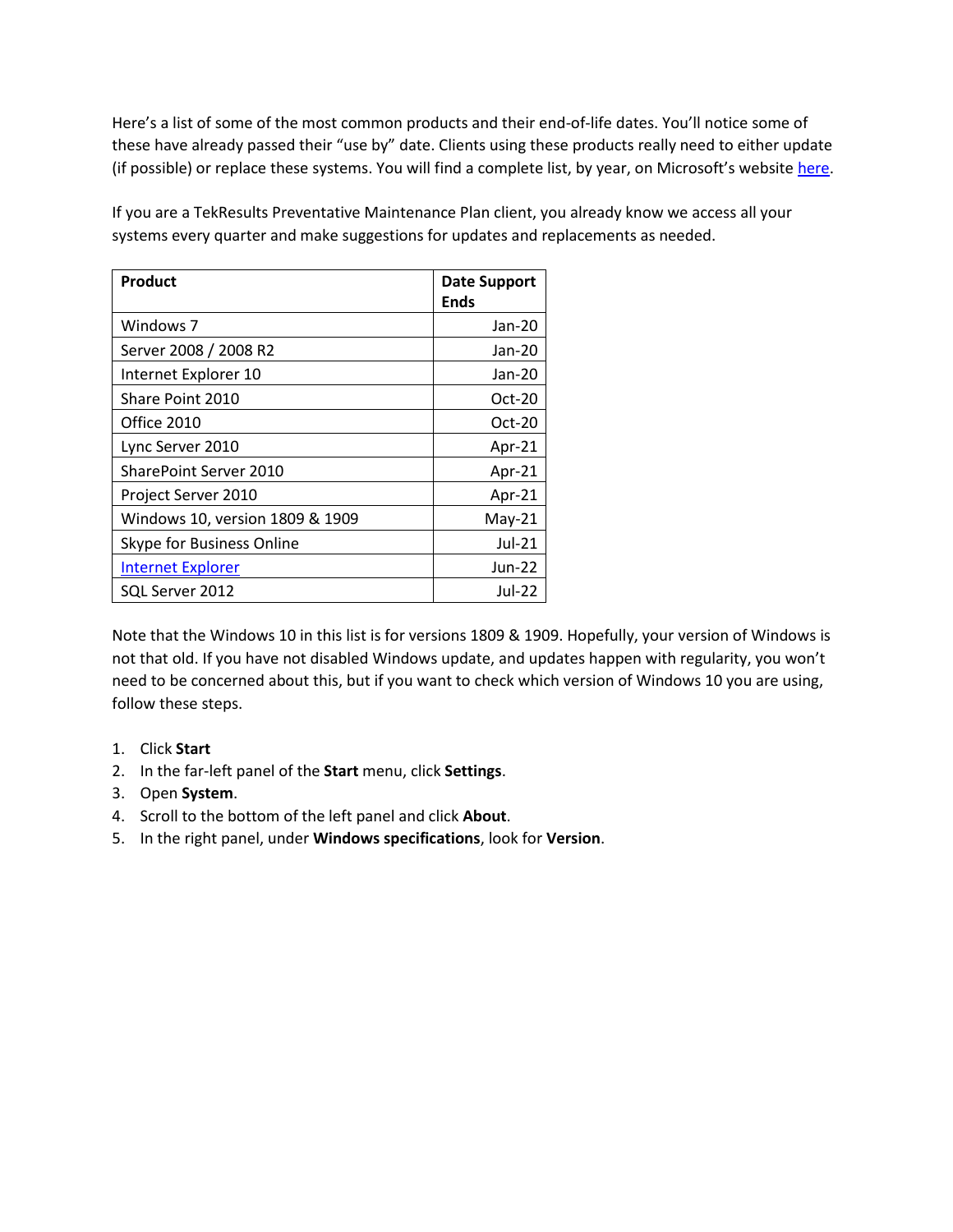

Here is the list of Windows 10 feature updates in order. If your version is older than the 2004/20H1 version, your version of Windows is already out of support. By the way, **2004** does not represent the year 2004. It stands for the year and month the update was released 20**20** and **04** (April). And as if this wasn't confusing enough, the marketing name calls it *May* 2020 Update and not *April* 2020 Update. Don't try to figure it out, just go with it. Thanks Microsoft!

| Version          | <b>Codename</b>  | <b>Marketing name</b>   |
|------------------|------------------|-------------------------|
| 1803             | Redstone 4       | April 2018 Update       |
| 1809             | Redstone 5       | October 2018 Update     |
| 1903             | 19H1             | May 2019 Update         |
| 1909             | 19H <sub>2</sub> | November 2019<br>Update |
| 2004             | 20H1             | May 2020 Update         |
| 20H <sub>2</sub> | 20H <sub>2</sub> | October 2020 Update     |
| 21H1             | 21H1             | May 2021 Update         |
| 21H <sub>2</sub> | 21H <sub>2</sub> | November 2021<br>Update |

# I thought you said

When you see that the 1809 and 1909 versions have reached the end of their life, you may protest "I thought you said Windows 10 will be supported until 2025".

We did, and it will. However, Microsoft factors in the Windows feature update version as part of the equation when supporting Windows 10. The current version of Windows 10 (21H2) is not the same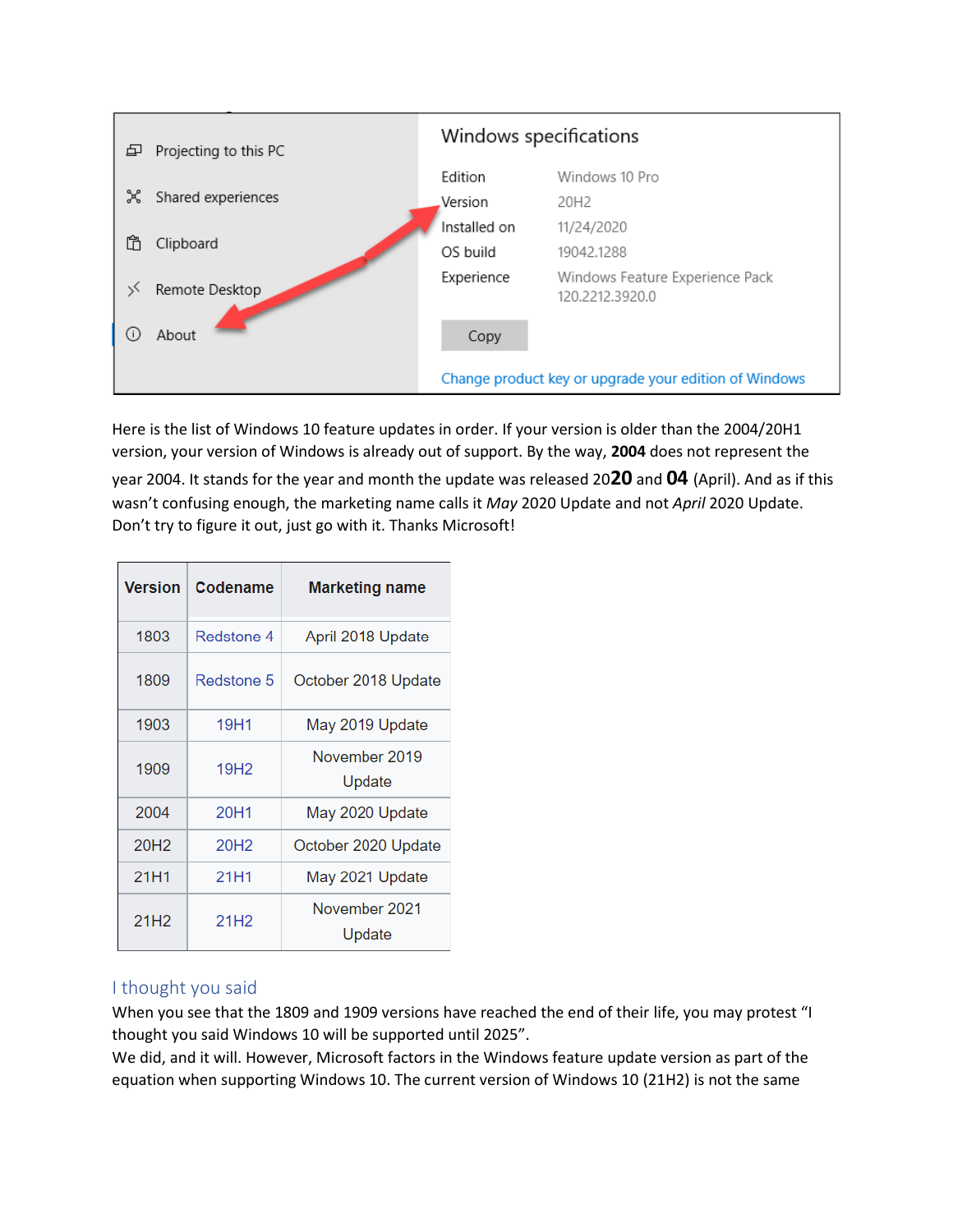Windows 10 as the 1909 version. Frequent and ongoing updates has distanced the current version from the version of 2 years ago so much so that Microsoft will no longer support the 1909 version.

# Windows 10 feature updates vs quality updates

Microsoft releases quality updates about 4 times a month. These updates contain bug fixes and vulnerability fixes, among other things.

Microsoft releases feature updates twice a year. These feature updates are the ones that get the fancy designations like 21H1 and 21H2 (see the list above) and typically include new features, visual improvements, and significant enhancements to improve the overall experience and security of the system. Microsoft only supports a feature update for 18 months. That's why you still have Windows 10 being supported till 2025 and systems running the 1909 feature update now out of support. Here's a [great article](https://www.windowscentral.com/whats-difference-between-quality-updates-and-feature-updates-windows-10) with more information about feature and quality updates.

# We're investing in tools to serve you better

At the beginning of the Covid 19 pandemic TekResults decided to invest in a solution that would allow us to monitor the health of all our Preventative Maintenance Plan client's servers, workstations and laptops remotely. We knew it would be increasingly more difficult to visit our clients in person due to the limited visitation rules most businesses were beginning to enforce, and we were unwilling to be sidelined in our commitment to outstanding service by a little thing like a global pandemic!

As we began to look for a system to aid us, we had three clear objectives. The perfect system would:

- 1. Display the health of each system we service (and there are hundreds of them) in an online dashboard.
- 2. Send automated alerts to us if there are issues with any of these systems.
- 3. Allow us to connect to each system remotely to fix problems clients might be having and to perform routine maintenance.

In short, what we were looking for was a good **RMM** system. The platform we decided on was **Atera**.



Atera is an IT management solution that enables monitoring, management and automation of hundreds of IT networks from a single console. Atera provides RMM services.

# What is RMM

Remote monitoring and management (RMM) is the process of remotely monitoring and maintaining IT infrastructure. RMM software is mostly used by managed service providers (MSPs), like TekResults, to manage their clients' IT systems, such as servers, desktops, laptops, and software, through locally installed agents. It enables them to control their clients' IT operations without setting foot on-premises.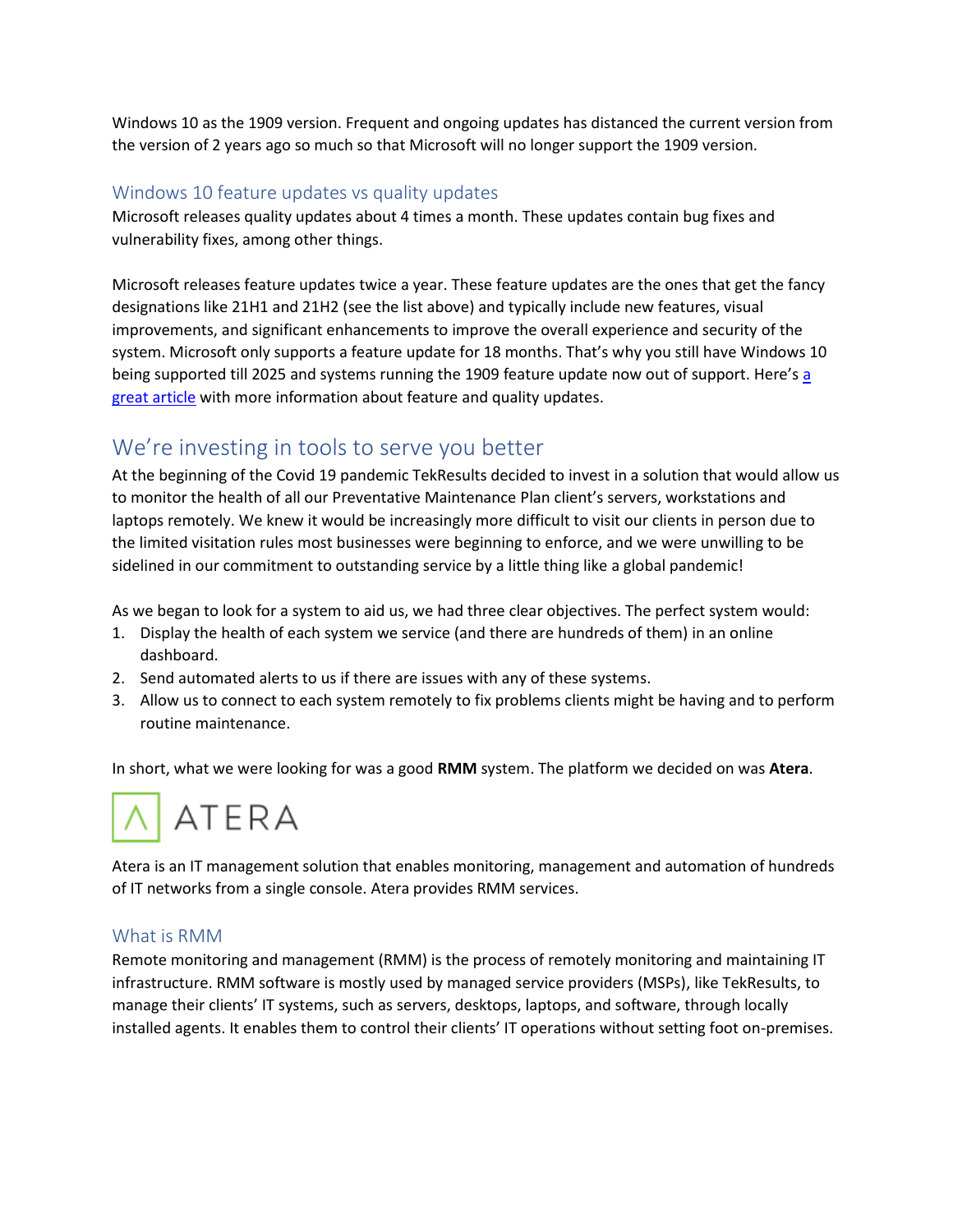#### How does RMM work

Deploying RMM requires an agent, which is lightweight software installed on client servers, workstations, networking devices, laptops and all other devices connected to the network.

This agent allows technicians to get real-time insights on the health of the client's IT environment. It also enables them to control and monitor remote devices.

The RMM agents can connect without VPN and firewalls, hence when you install an RMM agent onto a device, the RMM platform can recognize it from anywhere, allowing technicians to control devices remotely.

# What Does RMM Software Do?

**Here are few core functions of modern RMM tools:**

- Real-time monitoring and alerts management
- IT automation and scripting
- Reporting and analytics

### Real-time monitoring and alerts

We believe our clients shouldn't have to wait for something to break down before the support team spots a problem. Atera allows us to know about potential problems so that we can fix them before they grind the client's business to a halt. The screenshot below shows the Atera dashboard as it monitors all the systems belonging to multiple clients and presenting recent alerts, server status and hotspot areas.

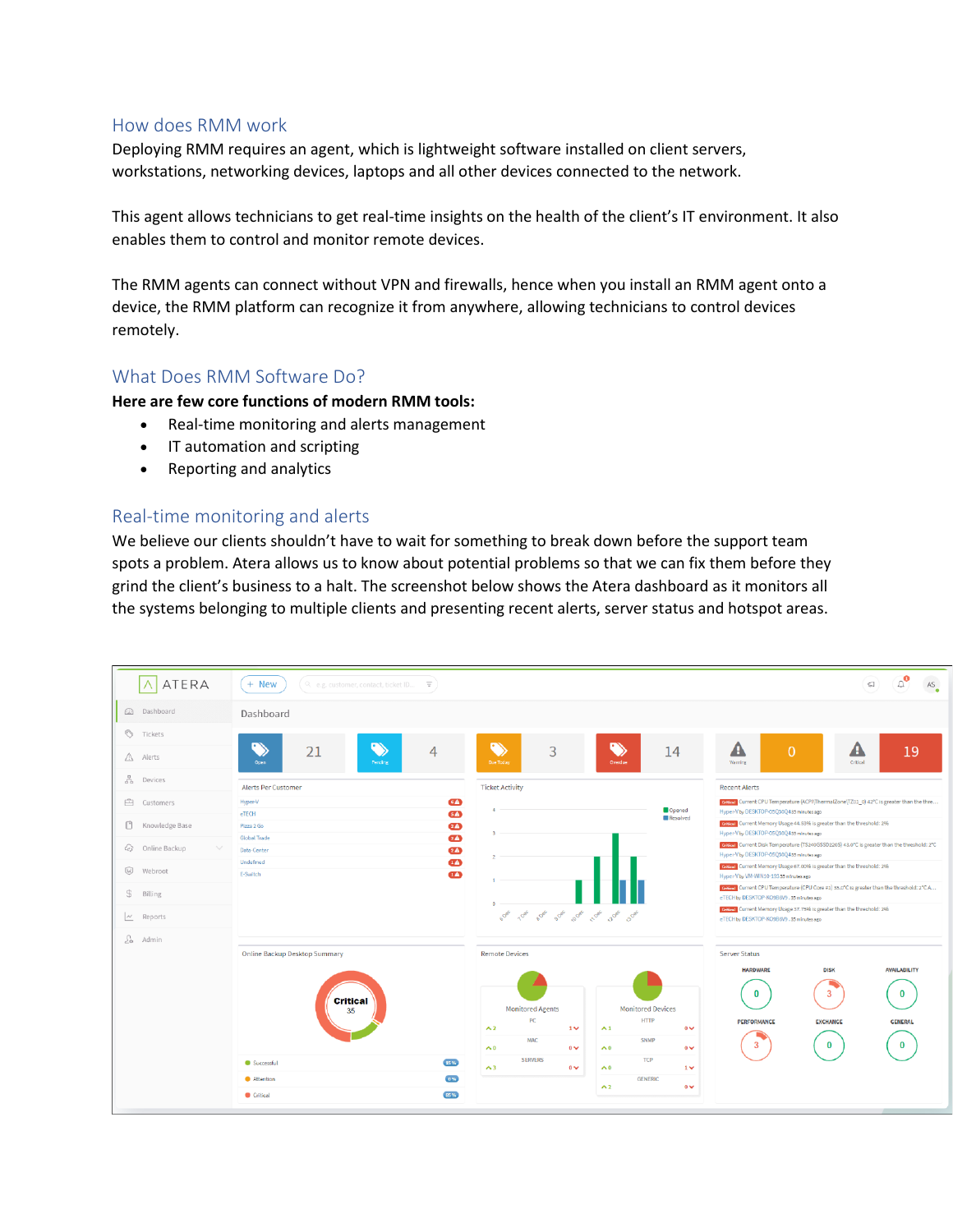This screenshot shows the details for a single Atera-managed system.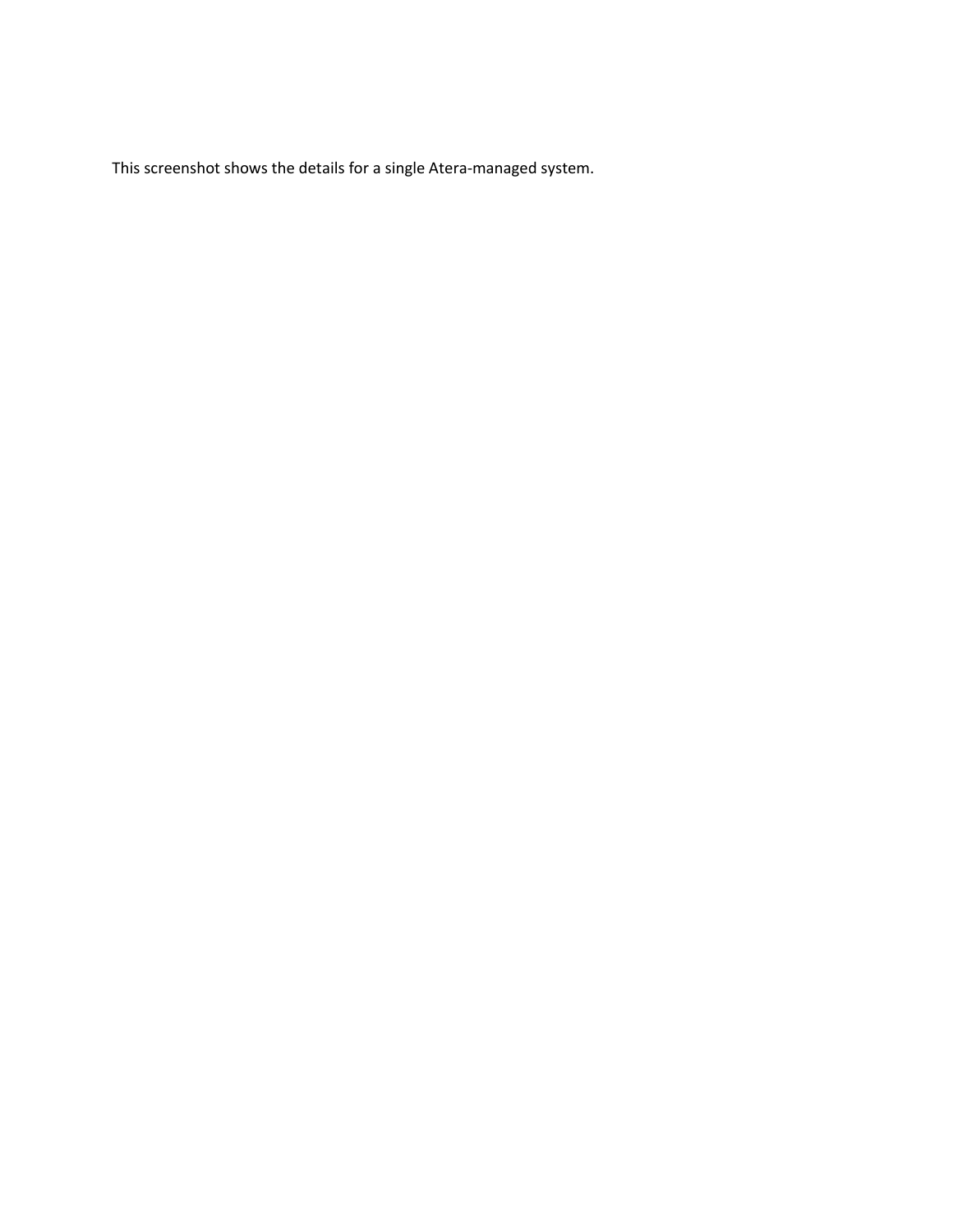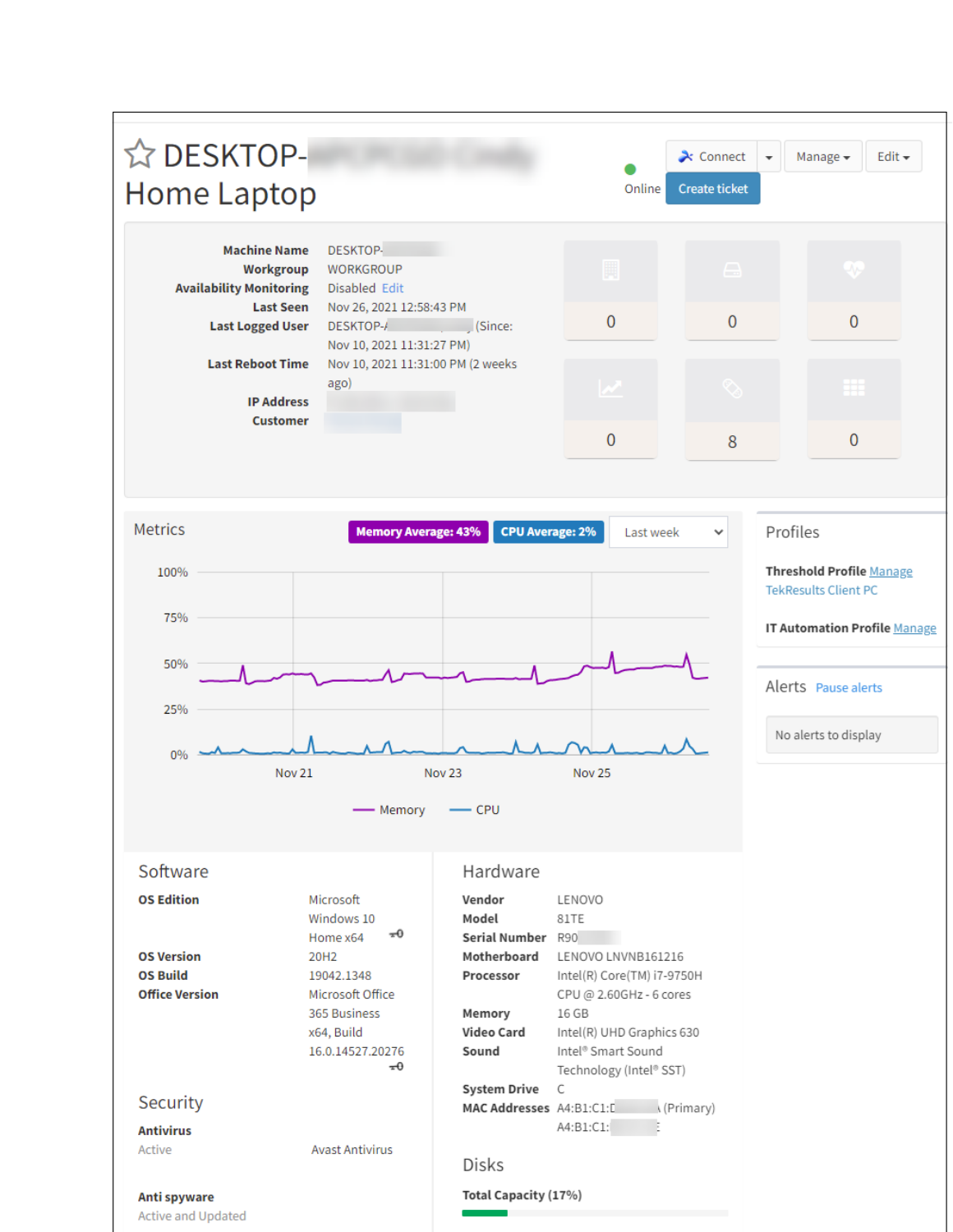# IT automation and scripting

Atera provides both automation and scripting tools. Some automated tasks include:

- System Restore Points
- Temp Files Deletion
- Internet History Deletion
- Reboot
- Shutdown
- Defragment (all disks)
- Run Checkdisk (all disks)
- Run Scripts

Most of our clients enjoy a TekResults service contract (AKA Preventative Maintenance Plan), which includes, among many other services, a quarterly check up on all servers, laptops and desktop systems. In the past, we would visit each business quarterly and check the health of every system manually. Now, with many people working from home, these personal visits are not always possible, however using Atera's tools, we have been able to automate many of the things we used to do onsite.

# Reporting and analytics

Atera doesn't just perform monitoring tasks, it also includes extensive reporting options such as:

- System health at a glance
- Specific customer health
- Agent health
- System inventory audit
- Microsoft licensing
- Software inventory
- Patch and automation feedback

# Alerts

Atera sends alerts to TekResults's technicians on a variety of issues that help us stay ahead of problems instead of simply reacting after the fact. Each day we receive these alerts both as email notices and within the Atera dashboard. These alerts let us know if a computer we manage is overheating, using a lot of memory, has a full hard drive, as well as many other issues that, if left unattended could cause problems. By now, many of our clients are familiar with these alerts because, when we receive one, we pass it on to the client along with our recommendations.

Below we see a list of alerts as presented in the Atera dashboard.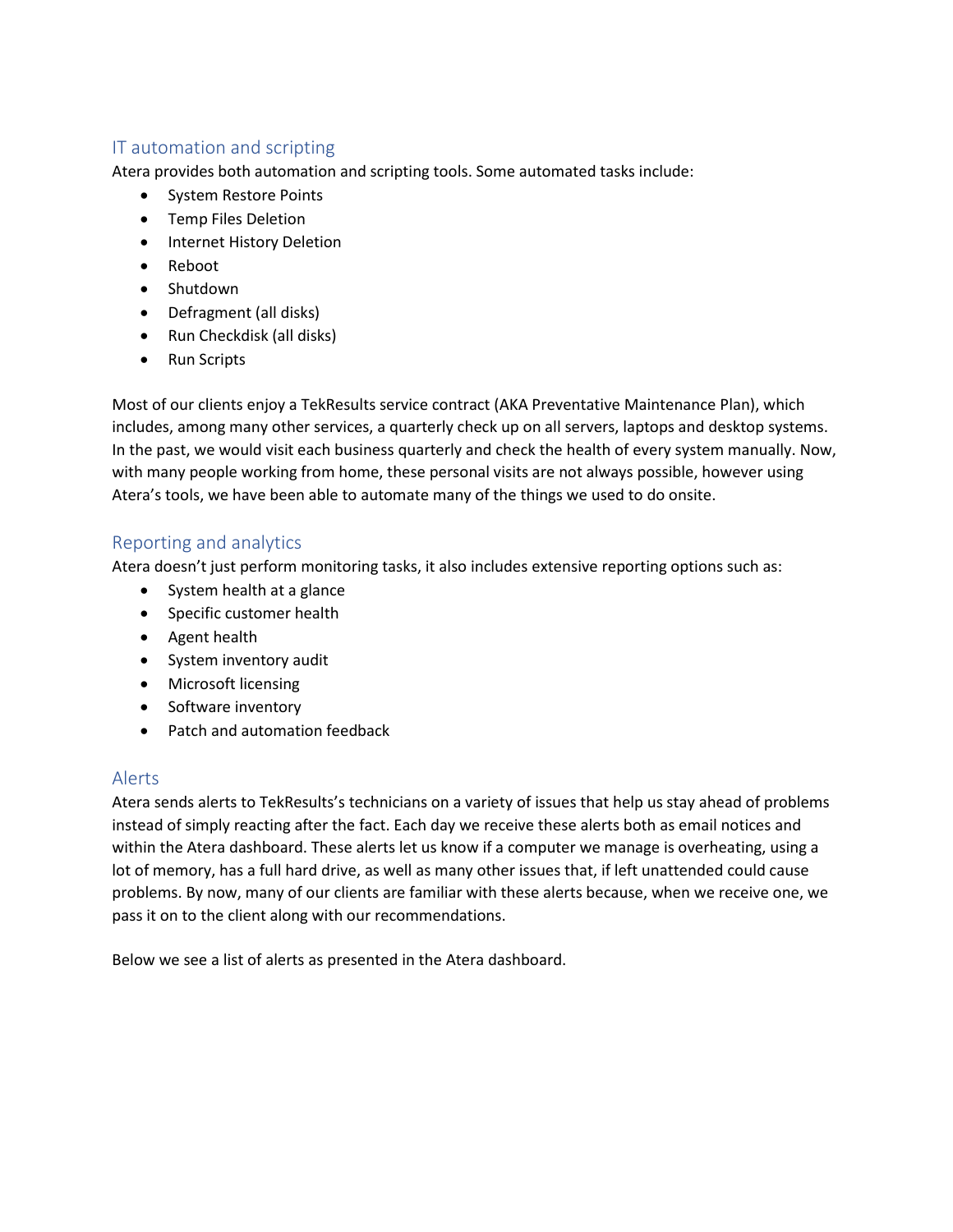|  | <b>Critical</b> CPU Load<br>The CPU Load 97.68% is greater than the threshold of 95% for 9 minutes.<br>Top 3 apps triggering the alert:<br>chrome: 21.19% CPU   instup: 16.56% CPU   MoUsoCoreWorker: 9.63% CPU<br>9 days ago |
|--|-------------------------------------------------------------------------------------------------------------------------------------------------------------------------------------------------------------------------------|
|  | <b>Critical</b> CPU Temperature (CPU Package)<br>The CPU Temperature is greater than the threshold of 85°C for 12 minutes on<br>(CPU Package) 90°C<br>/ 14 days ago                                                           |
|  | <b>Critical</b> Disk Usage(F:)<br>The Disk Usage(F:) 97.14% is greater than the threshold of 90%<br>14 days ago                                                                                                               |
|  | <b>Critical</b> Disk Usage(C:)<br>The Disk Usage(C:) 90.01% is greater than the threshold of 90%<br>15 days ago                                                                                                               |
|  | <b>Critical</b> Disk Usage(D:)<br>The Disk Usage(D:) 91.51% is greater than the threshold of 90%<br>15 days ago                                                                                                               |

And here we see a disk usage alert for a single system as it was sent to us through email. It tells us percentage of the hard drive that is used (90.27%). The device (blurred out) tells us the name of the device and the client it belongs to. This alert came in as this article was being written.

| <b>Alert Summary</b>                                           |  |  |
|----------------------------------------------------------------|--|--|
| Device:<br>Status: Problem                                     |  |  |
| The Disk Usage(C:) 90.27% is greater than the threshold of 90% |  |  |
| Created at 11/26/2021 9:11:14 AM                               |  |  |
| <b>Mark alert as resolved</b>                                  |  |  |

Looking this system up in the Atera dashboard, we found the system is the receptionist computer at a small office and the disk in question is a 480GB SanDisk solid state drive (SSD). That's a relatively large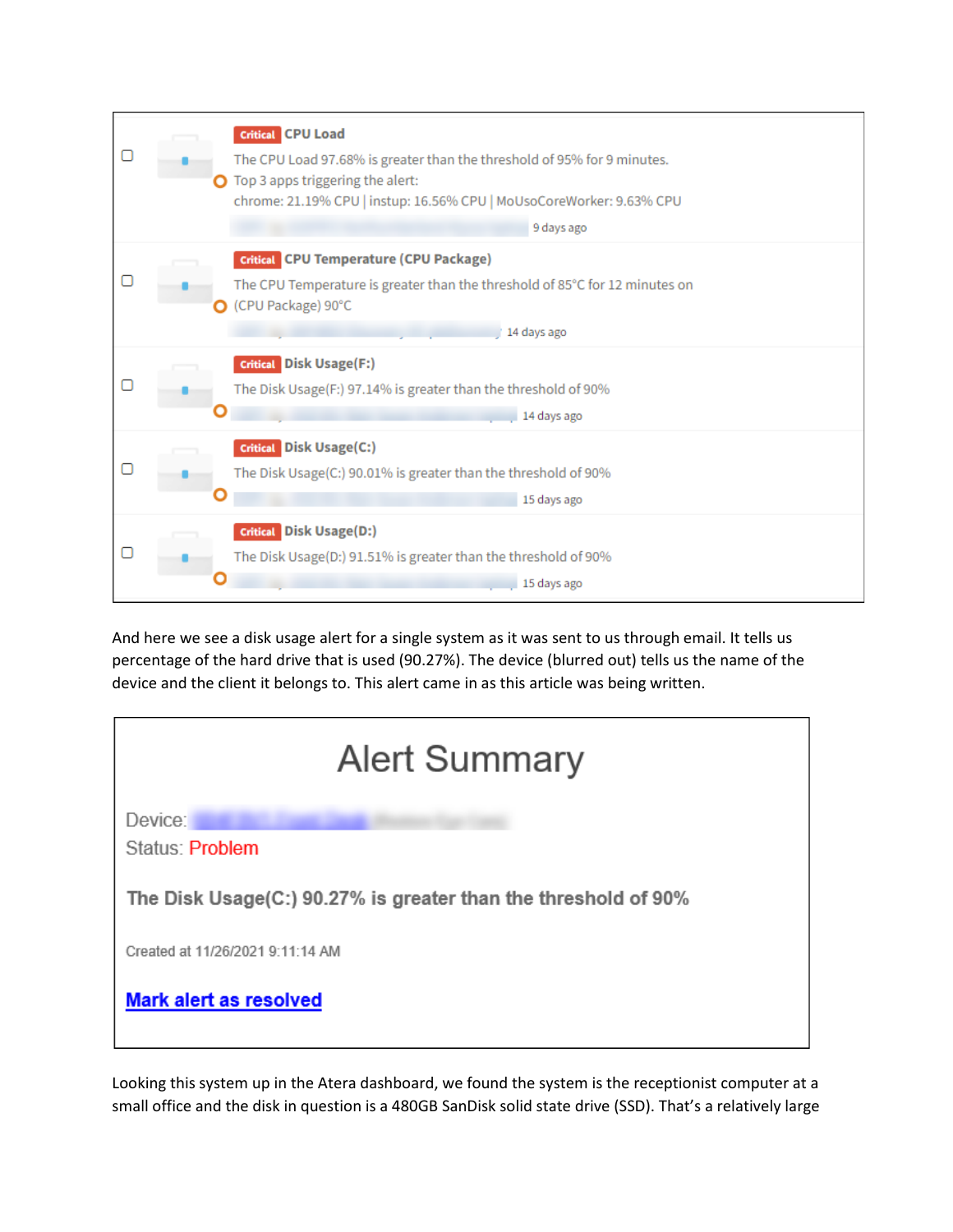drive and we have to wonder what is causing it to fill up. Our next step is to reach out to the client and ask them if there are some large files that are candidates to move to external storage or to the server. If not, do they need a larger hard drive.



#### Remote access

Many of things we do to keep our clients' systems healthy can be done right from within the Atera dashboard, but sometimes we need to actually sit in front of a client's computer to do some oldfashioned troubleshooting. In these cases, Atera makes it possible for our technicians to "remote in" to the client's system and see what the client sees. The ability to fix problems remotely ensures that clients don't have to wait for us to schedule a visit to the workplace. Help is only minutes away. This arrangement allows the user to demonstrate whatever problem they are having and for the technician to be able to work with the user directly.

All this functionality does not come for free. However, we have been able to squeeze the extra cost into our Plan pricing with no extra costs to our Preventative Maintenance Plan clients.

Atera has made it possible for TekResults to continue to provide the same excellent service we delivered before the pandemic and then some. With the powerful Atera monitoring and reporting tools, we are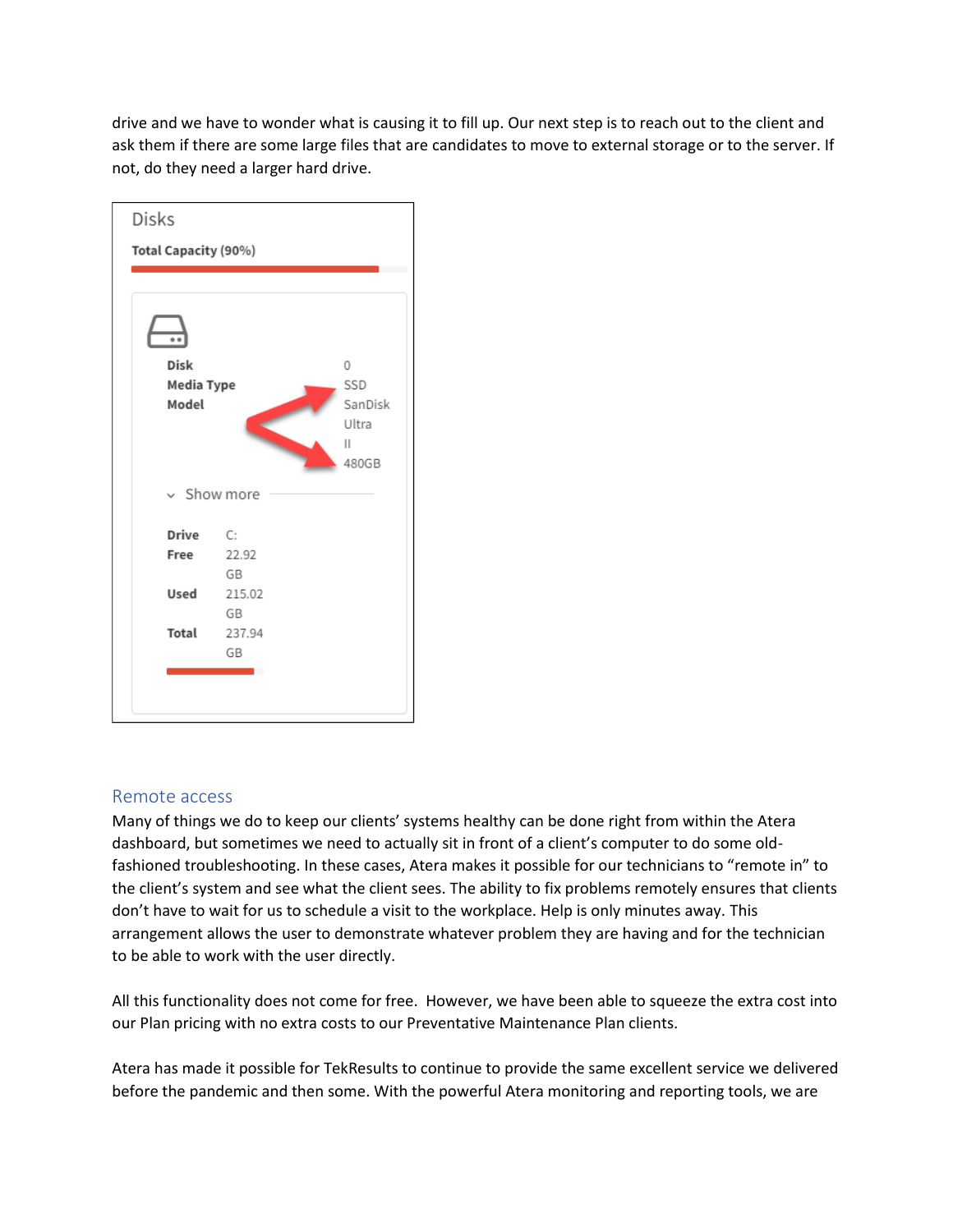now able to offer a proactive approach to potential issues and a faster solution for the home workforce, making us an even better IT partner for you.

Currently only TekResults clients with a Preventative Maintenance Plan are eligible for use with Atera, but if you'd like your business to become a service customer, we'll be happy to discuss it with you. Give us a call at 814-206-0000 or email us at info@tekresults.com.

# Phishing lessons

*How to avoid accidentally giving away the keys to your online identity*



Many of us have seen movies and TV shows that feature computer hackers using elaborate methods to gain access to someone else's data. They sneak through firewalls, trap passwords, use hidden cameras and fancy key cards and keep us entertained with their antics. However, the sad truth is that all these dramatic efforts are rarely necessary. Most cyberattacks depend more on the frailty of people than the weakness of security devices and are much more easily implemented using email and texts that contain malicious content.

Attacks that use this method are referred to as *social engineering* - the deception and manipulation of human beings to convince them to willingly provide sensitive information or click on a corrupt link. Social engineering employs many methods, but the most common is phishing.

As its name implies, cybercriminals send malware to email addresses in hopes that someone will respond. The bait they use is typically in the form of a message that appears to come from a legitimate source, such as a bank or a security company or, every often, Microsoft. The messages contain a reason to catch your interest (Your account is overdrawn, your computer has a virus, etc.) and a link to log into "your account" to get more information or to resolve the issue. The link, of course, does not really go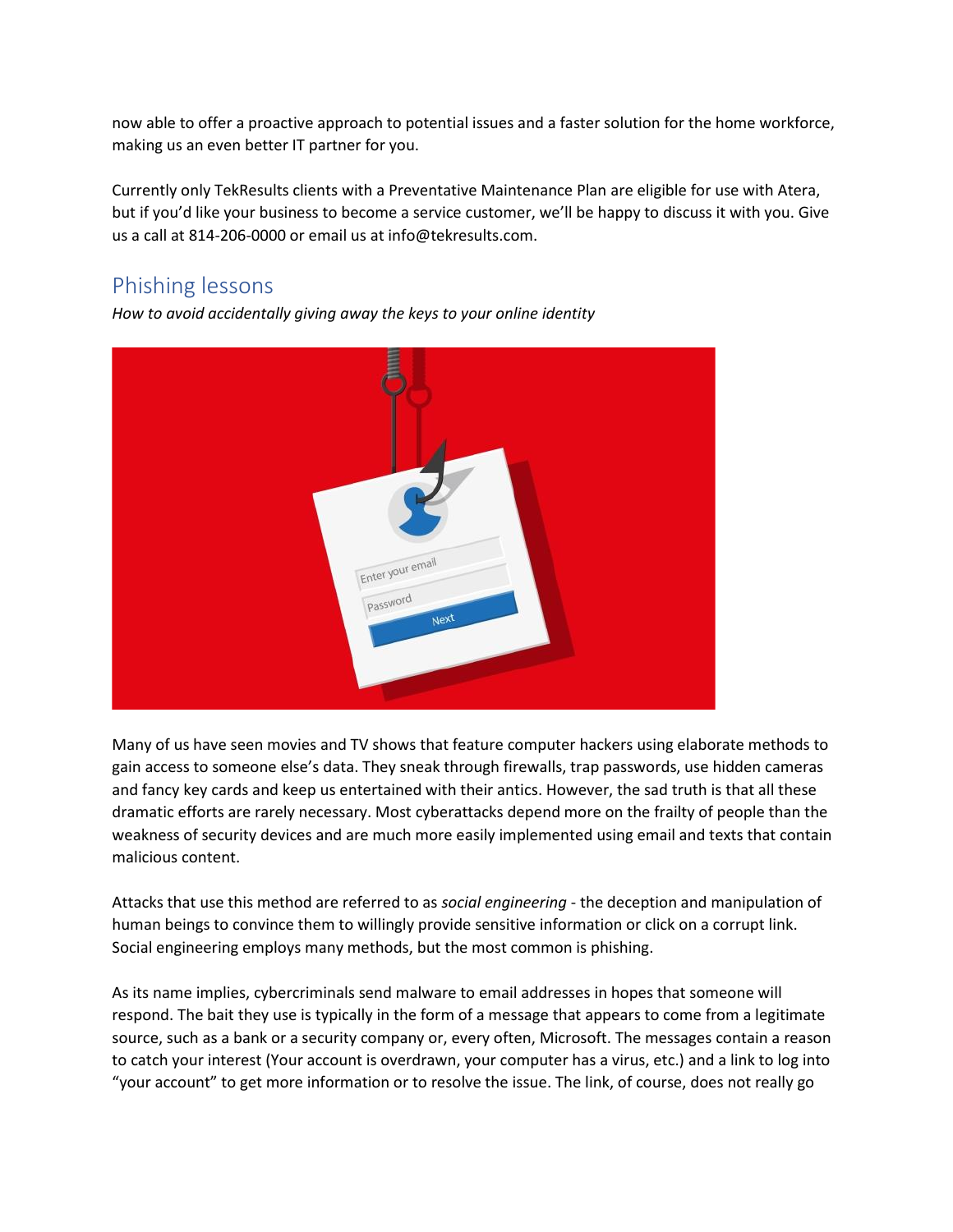where advertised, and instead takes you to a website that convincingly looks like the site you expect to see. Once you "log in", the bad guys have your credentials.

If you are a Netflix subscriber, wouldn't you be tempted to respond to this message? This is a copy of an actual phishing message sent out by cybercriminals. It was [reported by Today](https://www.today.com/money/netflix-users-are-being-targeted-email-scam-what-you-need-t118477) as a warning to Netflix subscribers. Email recipients received personalized notices informing them that their billing information needed to be updated and they must "restart their membership." The bogus email includes a link to a fake Netflix website that asks users to log in and then enter various types of personal information.



# Why is phishing so successful

The [FBI reports](https://www.ic3.gov/Media/PDF/AnnualReport/2020_IC3Report.pdf) that in 2020 there were more than 241,000 reported phishing victims. It's important to note that many victims of cyberattacks don't report these crimes to the FBI or any other agency, so this figure is surely lower than the actual number.

One of the reasons phishing is such a pervasive type of attack is it exploits universal psychological vulnerabilities. Who would not be tempted to respond to these subject lines?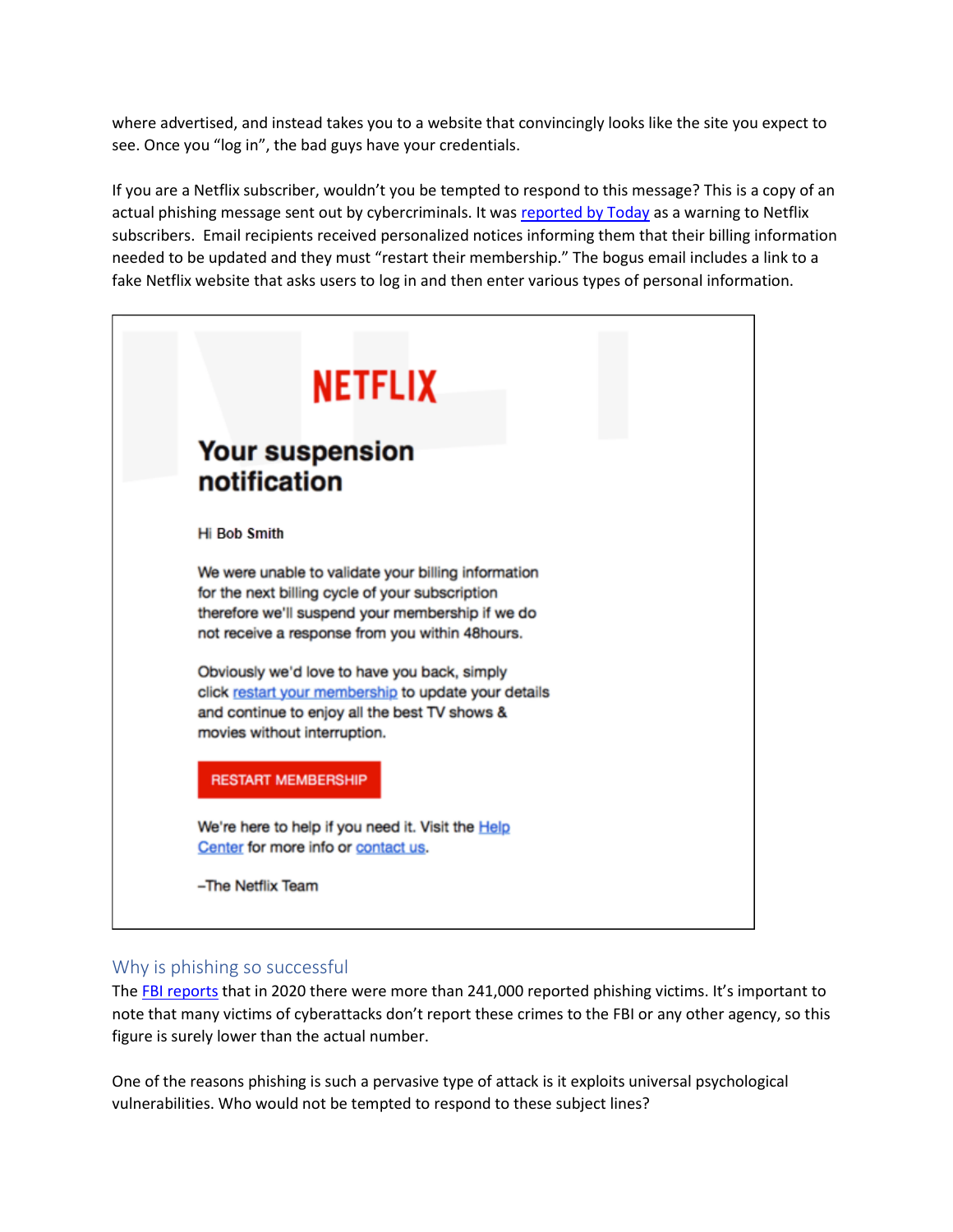- − Official Data Breach Notification
- − Your password expires in less than 24 hours
- − Attempted login to your account
- − Billing information is out of date
- − Dropbox document shared with you

Here is a [list of others](https://resources.infosecinstitute.com/topic/11-phishing-email-subject-lines-your-employees-need-to-recognize/) you and your coworkers should be aware of.

In addition to tempting subject lines, cybercriminals typically try to intimidate victims by presenting themselves as representatives of a legitimate entity. Here i[s a 2020 report from F5.com](https://www.f5.com/labs/articles/threat-intelligence/2020-phishing-and-fraud-report) that finds that 55 percent of phishing sites used recognizable brand names and identities in their URLs. For example, what's wrong with these URLs?

https://login.micorsoft.com https://freeoffer.capitalone.zza.com

In the first example, **Microsoft** is misspelled and who knows where this will actually take you. In the second, the domain is **zza.com**, so even though it has *capitalone* in the address, it is not associated with Capital One. Sneaky.

# Case study

Three weeks ago, one of our clients reported a break in. A cybercriminal had gained access to his email account at Microsoft 365 and had sent out email invoices, as the legitimate user, to that user's business associates. Because the hacker had complete control over our client's email account, he also set up inbox rules that moved messages that were received from those business associates to a folder, where our client would not think to look. This way if the hacker got a reply from the messages he sent out, our client would not tumble to them easily.

Our client caught this pretty quickly, because one of the business associates the hacker targeted worked for the client and she asked him about the bogus message. In taking emergency action, the client had to close his bank accounts and set up an audit of those accounts. Although he acted quickly enough to avoid losing money directly, the time and inconvenience of having to scrutinize all his financials made this a costly attack. And, of course, it could have been much worse if not caught right away. Kudos to the employee who questioned the bogus email and to the client for taking immediate action. He called us.

# Steps taken to mitigate the damage

- 1. When the client notified us of the possible break-in, we immediately changed his email password, cutting off the hacker's access to his account.
- 2. We launched a security audit of his account. One of the things that makes Microsoft 365 such a great product is their focus on security, and to that end, they provide great security tools. Using 365's tools, we were able to do a message trace for the client that showed all messages that had been sent from his account, who they were addressed to and whether or not they were delivered. This provided the scope of the attack.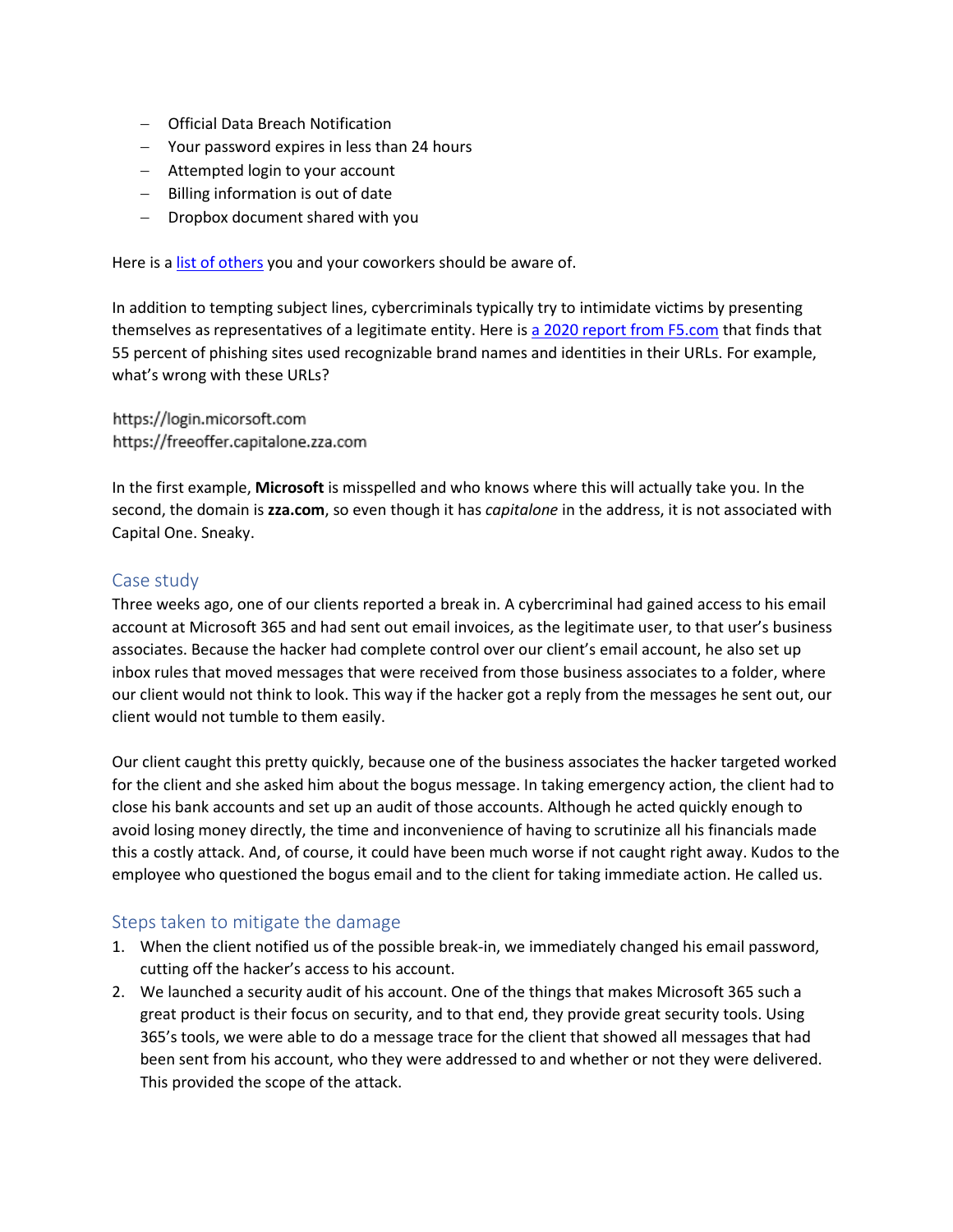- 3. Next, we used 365's tools to audit the login log for the account. This showed the IP addresses from which all logins originated. We could see most of the logins were from the client's own IP address, but several addresses originated in Nigeria.
- 4. We checked with the client's customer service provider to make sure his email hadn't been blacklisted because of suspected spamming activities. It hadn't been because the hacker did not use the client's email to send thousands of spam messages, as is usually the case. This bad guy targeted just a handful of the client's business associates, not enough to cause a red flag.
- 5. Finally, with the client's permission, we configured his company's domain to not allow anyone with an IP address originating outside the US to log into any of his company's email accounts at office.com.

# How did this happen

These steps were all good, but they were reactive steps and couldn't fix what had just gone before. Naturally the client felt violated and probably a bit overwhelmed. He asked us "How could someone have guessed my password".

We don't think someone guessed his password. According to an [article published by LastPass](https://blog.lastpass.com/2020/10/how-do-hackers-get-passwords/) "When hackers are trying to get passwords, they don't guess them one by one in a password field. Instead, they have a toolbox of software programs and databases to help them figure out credentials that might work.

First, most passwords that hackers have access to are stolen in large data breaches from popular online services. When popular services like LinkedIn, eBay, and Adobe have millions of records leaked, the passwords stolen in those breaches are compiled in large databases. Less well-known websites are also regularly hacked due to poor security protocols. So, what do hackers do? They use these "dumps" of data to perform "credential stuffing", where they use software (or "bots") to automatically test every username and password combination in the database to see if any successfully log on to another website (like a bank).

Or, if a hacker knows an email address for a user's account, they can use "password spraying" where they test known passwords (like 12345 and asdf) to see if any work with that particular email address. Again, bots are running these tests, and only if a match is found does a hacker then use the valid credentials to try taking over the account."

We explained to our client that if the hacker didn't use one of these methods, it's possible he, the client, had responded to a phishing campaign and didn't realize he had revealed his credentials.

If you'd like more information about phishing, the Federal Trade Commission has a [good site here.](https://www.consumer.ftc.gov/articles/how-recognize-and-avoid-phishing-scams)

One of the things you can do to protect your company from phishing attacks is to provide professional training for your employees. Our partners at KnowBe4 offe[r security awareness training](https://www.knowbe4.com/products/kevin-mitnick-security-awareness-training/) that helps your users know how to respond to today's sophisticated phishing and ransomware attacks. If you would like more information or would like to schedule a KnowBe4 demo, give us a call at 814-206-0000 or email us a info@tekresults.com.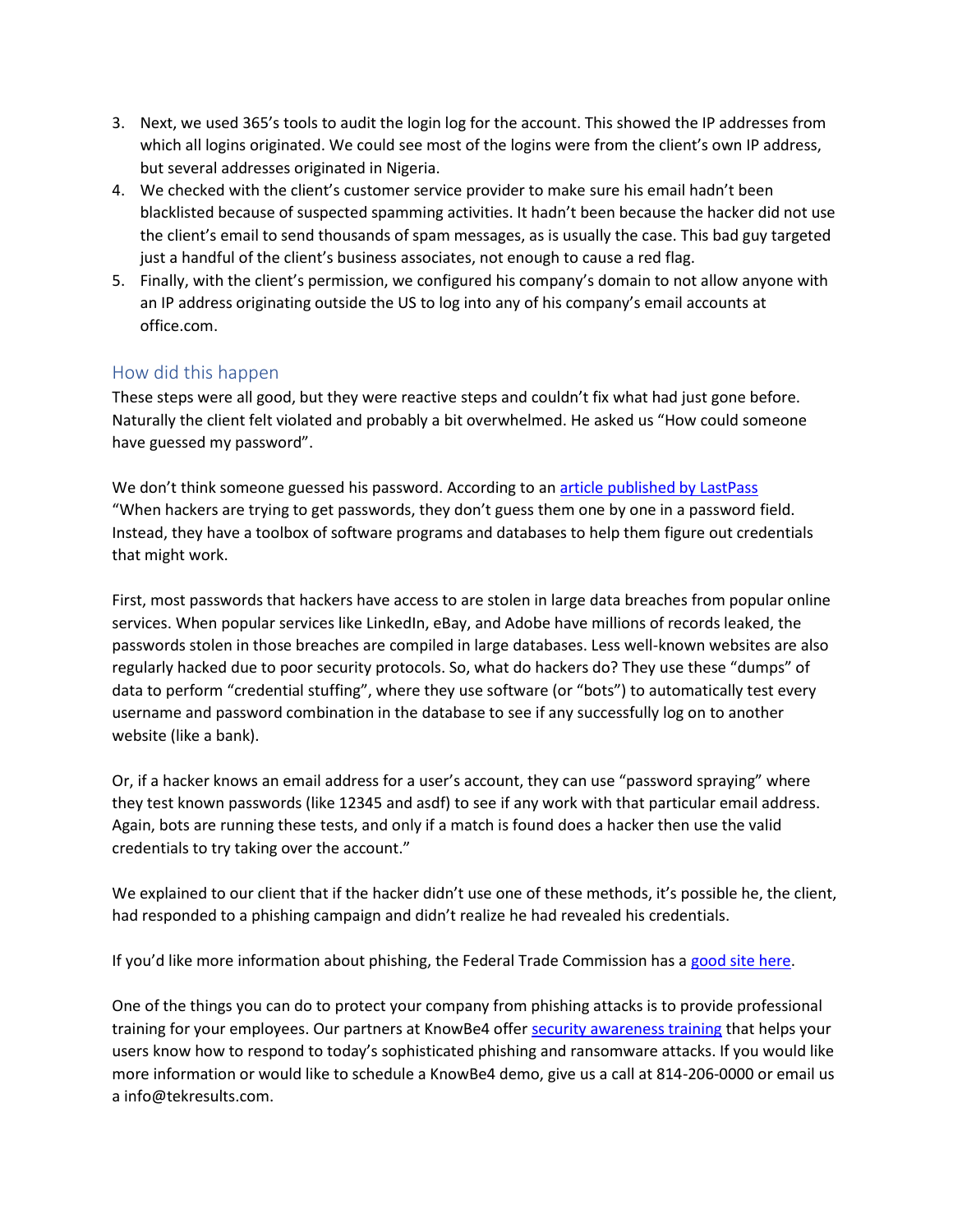# Is your network gear as good as it should be?

Not so long ago, maybe 10 years or so, all a home network had to do was allow your phone and tablet to connect wirelessly to the Internet, a modest requirement. But, boy have times changed!

Today we need enough bandwidth to power Netflix, Disney+ and other streaming TV services, video calls on Zoom, laptops, smartphones and tablet Wi-Fi, video gaming, smart-home devices (doorbells, smart thermostats, lights), voice assistants like Alexa, and more. According to Google's Connected Consumer Survey, US households own an average of 11 connected devices.

If you live alone, you probably still don't have as large a requirement as a large family, but if you start seeing the buffering message when you're streaming movies, and if your downloads take a long time, it's time to beef up your home network.

Here are some tips for making things go faster!

#### The devices on your home network are only as fast as your Internet connection

People who live in the country and outlying areas may not have as many options as those in more metropolitan areas, but many towns have more than one Internet service provider. Many places offer Verizon and Comcast, or even a local cable company. Shop around and see what plans these companies offer. Most providers change their plans every year or so as the technology improves and they invest in faster equipment. See if you can upgrade or switch your current plan. Chances are your current company will increase your Internet speed and even give you a reduced rate for the first few months as you move to a new plan. It is usually easier to do this if you are at the end of a service agreement period.

#### Get a faster modem/router

Your modem is a box that connects your home network to the wider Internet, usually given to you by your ISP (Internet Service Provider).

A router is a box that lets all of your wired and wireless devices use that Internet connection at once and also allows them to talk to one another without having to do so over the Internet. Often, your Internet service provider will give you one box that serves as both modem and router, but they're still different technologies; not all modems include routers and not all routers have modems. You need both, integrated or not, in order to provide an Internet connection for all the devices in your home.

If the box your ISP gave you does not provide Wi-Fi, then you most likely have had to purchase a wireless router from a third party such as Amazon or Best Buy. If you modem and/or router is older than 7 years, it is most likely outdated and should be upgraded. We have modern routers and other equipment that will allow access from many devices.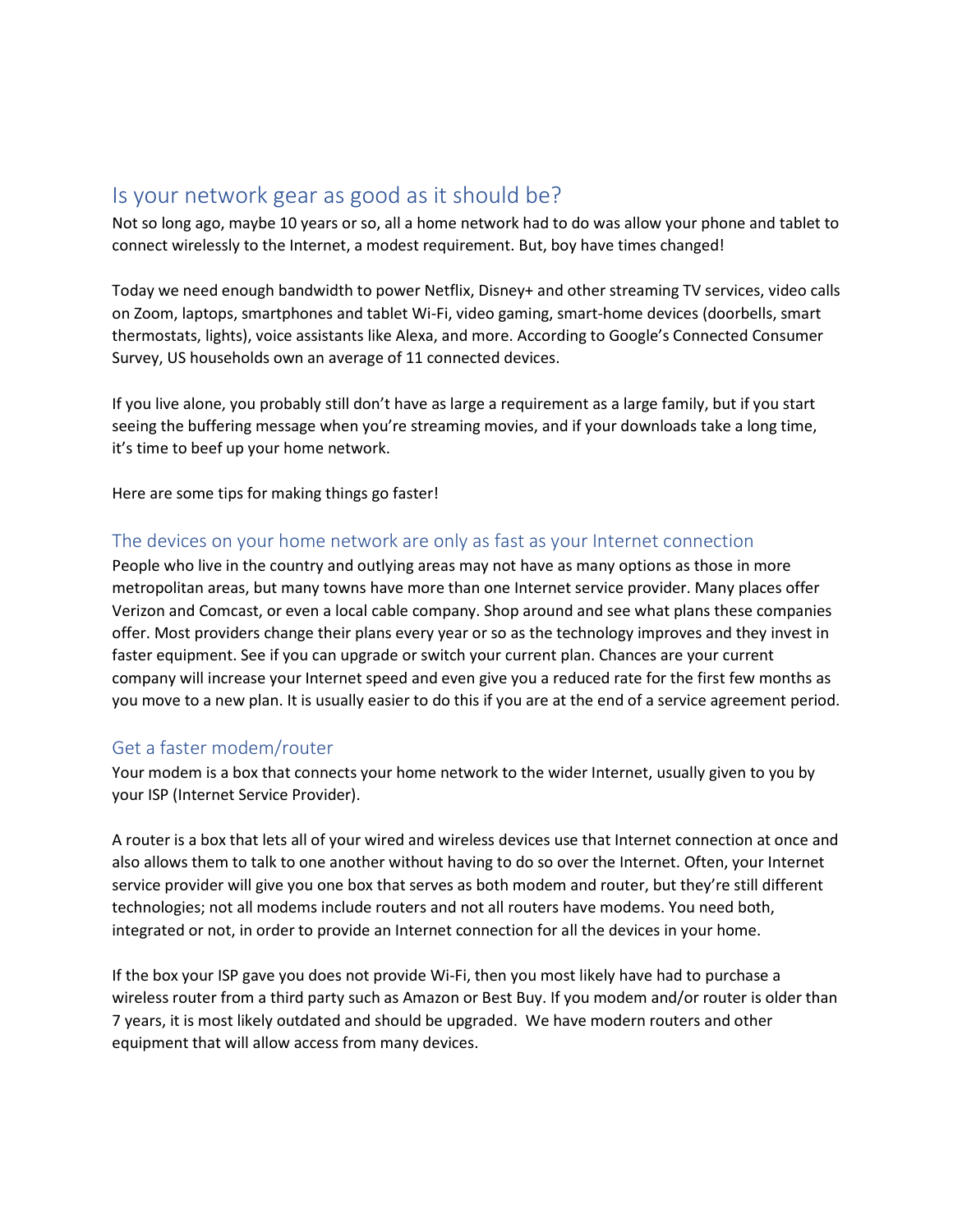# Mesh networks help spread the load

If you have a larger home, if you have lots of smart devices in addition to your computers and phones and streaming boxes, or if your router has to sit far away from the center of your home, a Wi-Fi meshnetworking kit is the way to go. Good ones start around \$250 and go up from there. These kits usually come in two or three pieces, with one piece that functions like a stand-alone router and one or more pieces that act as satellites. Place each satellite in between your router and an area of your home with a poor Wi-Fi signal, and it will act as a go-between, increasing the range and improving the quality of your entire wireless network. One of our clients, whose ISP is Atlantic Broadband, recently upgraded their service plan and AtlanticBB sent them a new mesh networking kit as part of the upgrade (at no additional cost). But if your ISP isn't that generous, you can still buy a Mesh kit. We can help you with this purchase.

# Businesses need to be aware of changing technology too

We've been talking about home networks, but business should also look into upgrading aging network gear. Many of the best advances are offered to businesses first and a quick call to your ISP to find out what upgrades are available would be a great idea. Most business ISPs now offer gigabit speeds and will provide the modem/router (usually referred to as a gateway) to bring those speeds into your business.

Of course, once you have gigabit speeds coming into the building, you will also need to assess the gear that spreads those speeds through your business. Many older routers and switches are not capable of providing speeds faster than 100Mbps (megabits per second); gigabit speeds are 10 times faster than that. Typically that means investing in some new gear, but the cost of these changes is not normally prohibitive. A new router and switch can normally be purchased for around \$1500. Used devices are considerably less costly.

The point is that better, faster Internet is available, and a few phone calls could make all the difference to your business. You can start by calling us at TekResults. We will be happy to assess your network and make recommendations. Our assessment is free. We'd be happy to visit your business at no charge and help you find the perfect fit between speed and cost. Our preventative maintenance clients are already enjoying this benefit and we'd be happy to provide references for you to talk to.

Give us a call at 814-206-0000 or email us at [info@tekresults.com](mailto:info@tekresults.com). We'll be standing by!

# Our partners

TekResults doesn't just work with networks and computers; through our partners, we also provide security training, phone sales and other vital services.



**KnowBe4** is the world's largest security awareness **training** and simulated phishing platform that helps businesses manage the ongoing problem of social engineering. When business managers and IT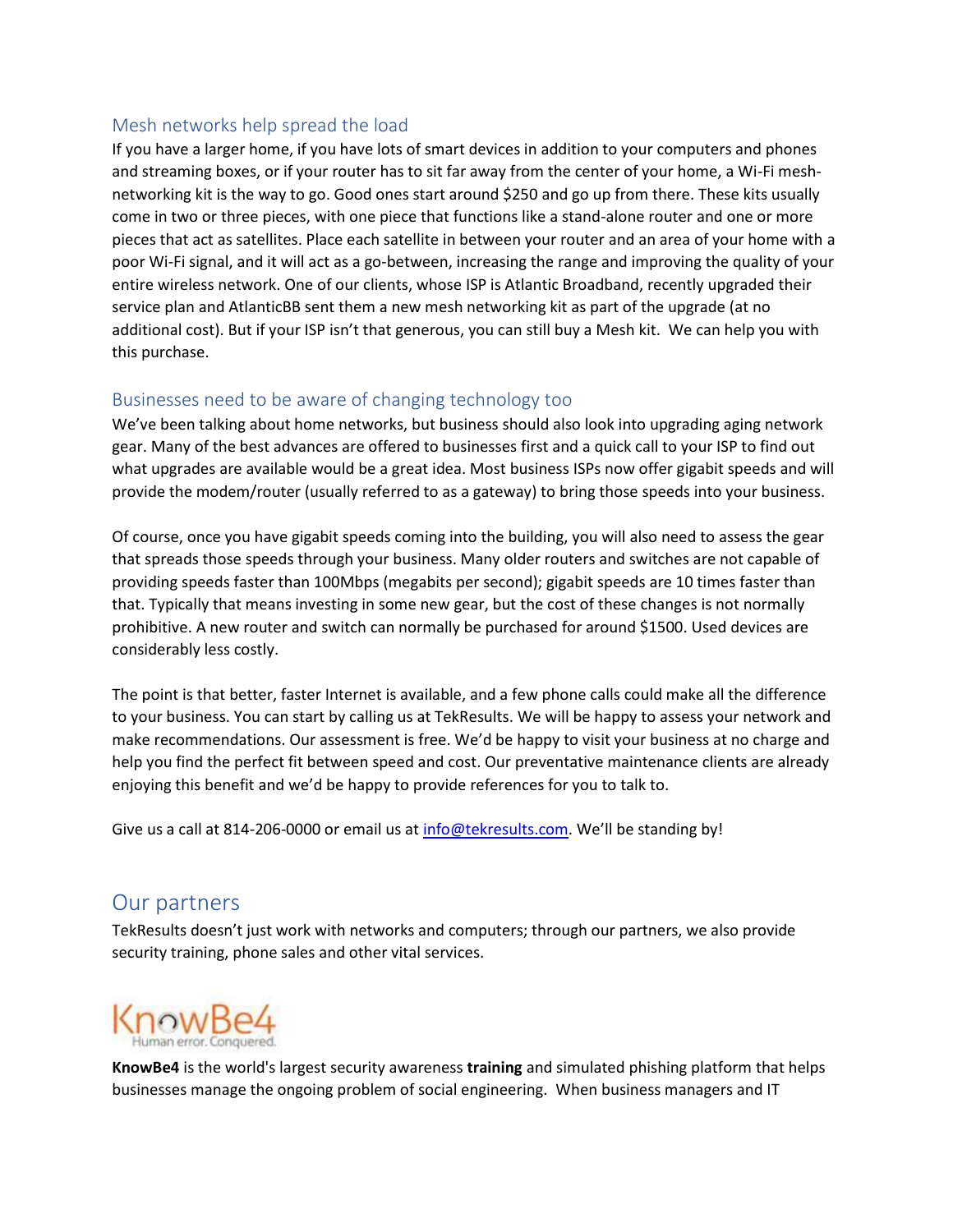departments are busy tending to day-to-day operations, who has time to train the staff how to avoid the many phishing scams and security risks that target them each day? This is where KnowBe4 comes in. With their award-winning, on-demand, engaging, interactive browser-based training, KnowBe4 trains at each staff member's pace by providing online simulations and fun quizzes, all designed to keep the workforce sharp and on the lookout for the bad guys who would take advantage of them.



As ransomware attacks become more common (see our article elsewhere in this newsletter), TekResults is no stranger to dealing with the aftermath of these devastating attacks. We know the best first defense against ransomware viruses, or any virus, is a great antivirus program. Avast, a global leader in digital security and privacy, has recently released new versions of its security products to address the recent global surge in coronavirus-related ransomware.

In recent years, Avast has monitored a rise in attacks specifically designed to exploit Remote Desktop Protocol (RDP) in order to execute widespread ransomware attacks. In March 2020, at the peak of the pandemic lockdown, Avast observed a 20% increase in these types of attacks globally. With millions of workers around the world using RDP daily to remotely access their business network, this tool has become a strong cyber-attack vector.

As our client's come to the end of their subscriptions with other antivirus products, we will be recommending they change to Avast. If you have a preventative maintenance plan with us, we will notify you a couple months before your current antivirus expires. If you don't have a plan with us, not to worry. We'll still be happy to discuss making the change with you.

# SONICWALL

With much of America's workforce working from home, finding the right product to safeguard our client's from instability introduced by home routers has become a priority. SonicWall delivers Boundless Cybersecurity for the hyper-distributed era in a work reality where everyone is remote, mobile and unsecure. SonicWall safeguards organizations mobilizing for their new business normal with seamless protection that stops the most evasive cyberattacks across boundless exposure points and increasingly remote, mobile and cloud-enabled workforces. By knowing the unknown, providing real-time visibility and enabling breakthrough economics, SonicWall closes the cybersecurity business gap for enterprises, governments and SMBs worldwide.



Voiply provides simple and reliable phone solutions to business, allowing the cost-conscious manager to replace their old analog phones with Internet phones that are feature-rich and affordable.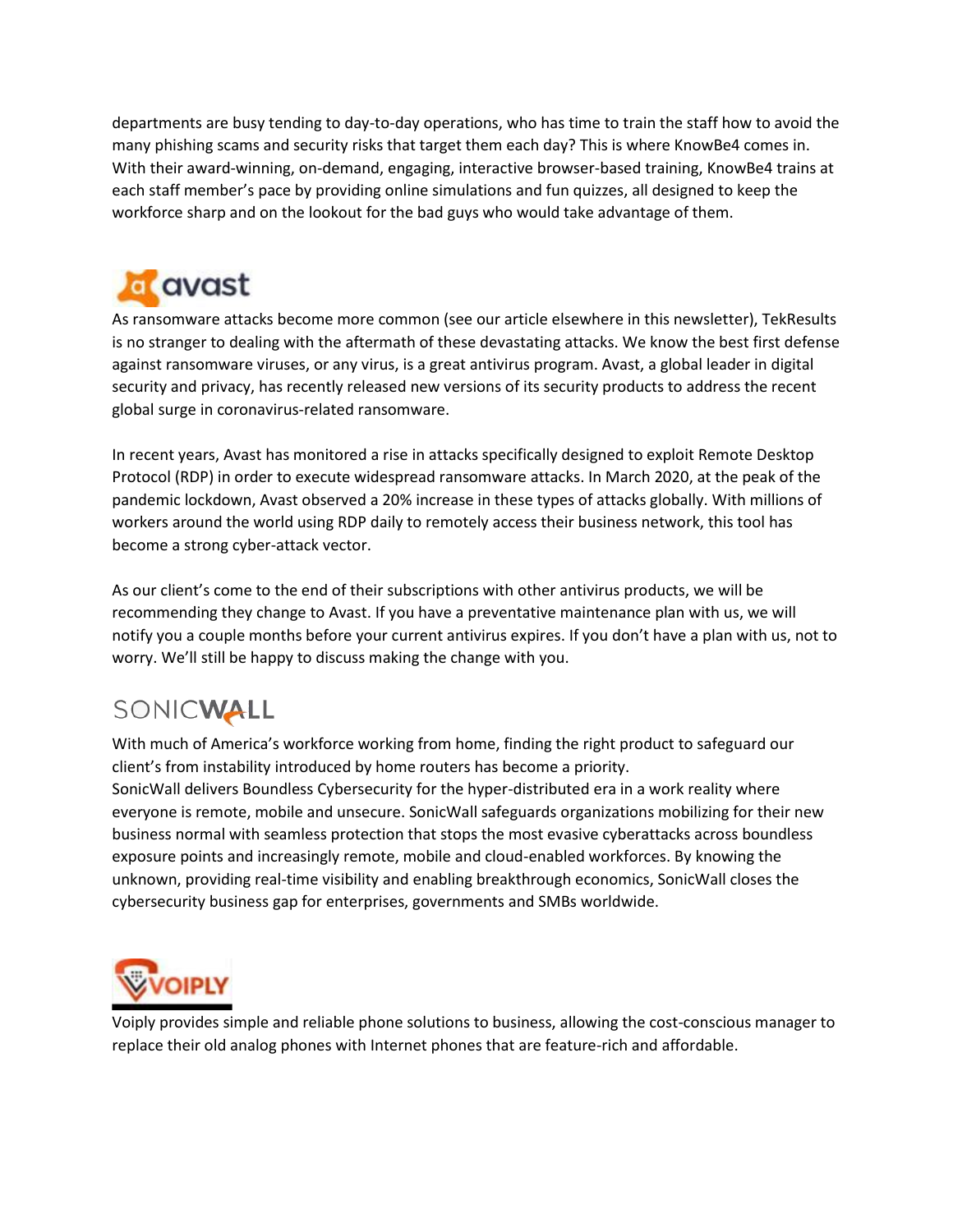In 2012 VoIPLy was founded with a big agenda. They saw the market change and that companies were going to need to communicate in a faster and more efficient way. They understood then that the "Cloud" was not a phase but in fact was the way of the future. So they developed a cloud based unified communication system that utilizes the latest technologies. They wanted to be not only a part of the change but in the forefront of servicing SMB's around the globe. Their hard work has paid off. Over 5,000 companies now trust VoIPLy Cloud Phones and they have just begun. With VoIPLy, businesses can simply operate and migrate over to a powerful, feature filled, and compliant phone system. You don't have to be an expert to set up one of our hosted phone systems. They've made it easy and affordable.

TekResults has helped many of our clients cross over from expensive POTs (Plain Old Telephone) systems to Voiply and we'd be happy to provide our expertise to you as well.

If you'd like to discuss revolutionizing your phone system, or would like to discuss any of the other products we've mentioned, please call us or shoot us an email.

# Who We Are

TekResults is an independent company and will help you find the best solution at the lowest price. We have many years' experience finding the most cost-effective solutions to IT problems and opportunities.

We are a Microsoft technology partner but also have expertise in non-Microsoft software, Unix and other platforms. We can provide services in computer hardware, network, communications, third party software and we can create customized software for you.

We have a proven ability to work in all aspects of the systems development and implementation lifecycle and we are experts at organizing, planning, and creating cost effective solutions. Whether you want system upgrades, installation or complex programming projects, customer satisfaction with every project is the absolute commitment of TekResults. We believe this is essential for the long-term success of our client partnerships.

We are members of Centre County Bureau of Business and Industry, The Centre County Information Technology Consortium and the Association of Information Technology Professionals.

With offices located in State College and Altoona we are strategically placed to service clients throughout central PA.

We are Your Complete IT Partner.

# Our Services and Products

- − IT problem solving
- − Office 365 sales and support
- − Business phone systems (Comcast, VoIPLy, Vonage, Fortinet)
- − Infrastructure design and implementation
- − Pre-Sales consulting
- − Capacity planning/ system design
- − Network administration
- − Network troubleshooting
- − Business consulting software testing and service
- − 3 rd party software setup and support
- − Computer security solutions (including PGP, encrypted mail, secured transactions)